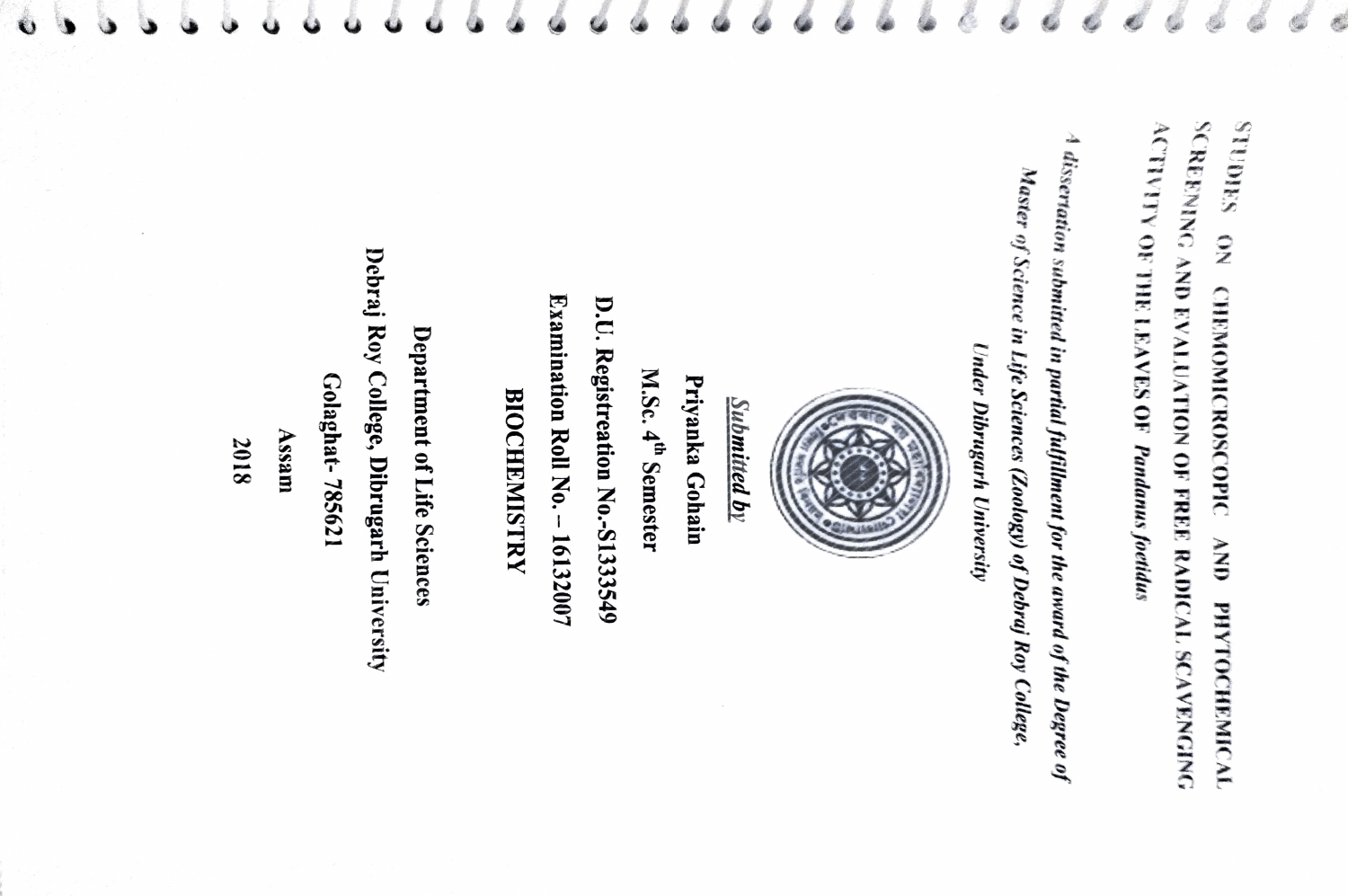SUES ON CHEMO-MICROSCOPIC SCREENING, EXTRACTION AND RARACTERIZATION OF THE PHYToCHEMICAL PROFIULE AND ALUATION FOR THE ANTI-OXIDANT ACTIVITY OF 10CALIY AVALARiE PLANT PERSICARIA HYDROPIPER IN GOILAGHAT

Aster of science in Life Sciences (zoology) of Debraj Roy college under Dibrugarh University Dibrugarh University



Submitted by

Examination Roll NO: 16132009 Examination Roll NO: 16132009 Registration No: S1334788 Registration No: S1334788 **Supritee Pathak Gogoi** Supritee Pathak Gogoi **BIOCHEMISTRY** M.Sc 4<sup>TH</sup> Semester BIOCHEMISTRY M.Sc 4<sup>1</sup>" Semester

Debraj Roy College, Dibrugarh University Debraj Roy College, Dibrugarh University Department Of Life Sciences Department Of Life Sciences Golaghat-785621, Golaghat-785621,

Assam 2018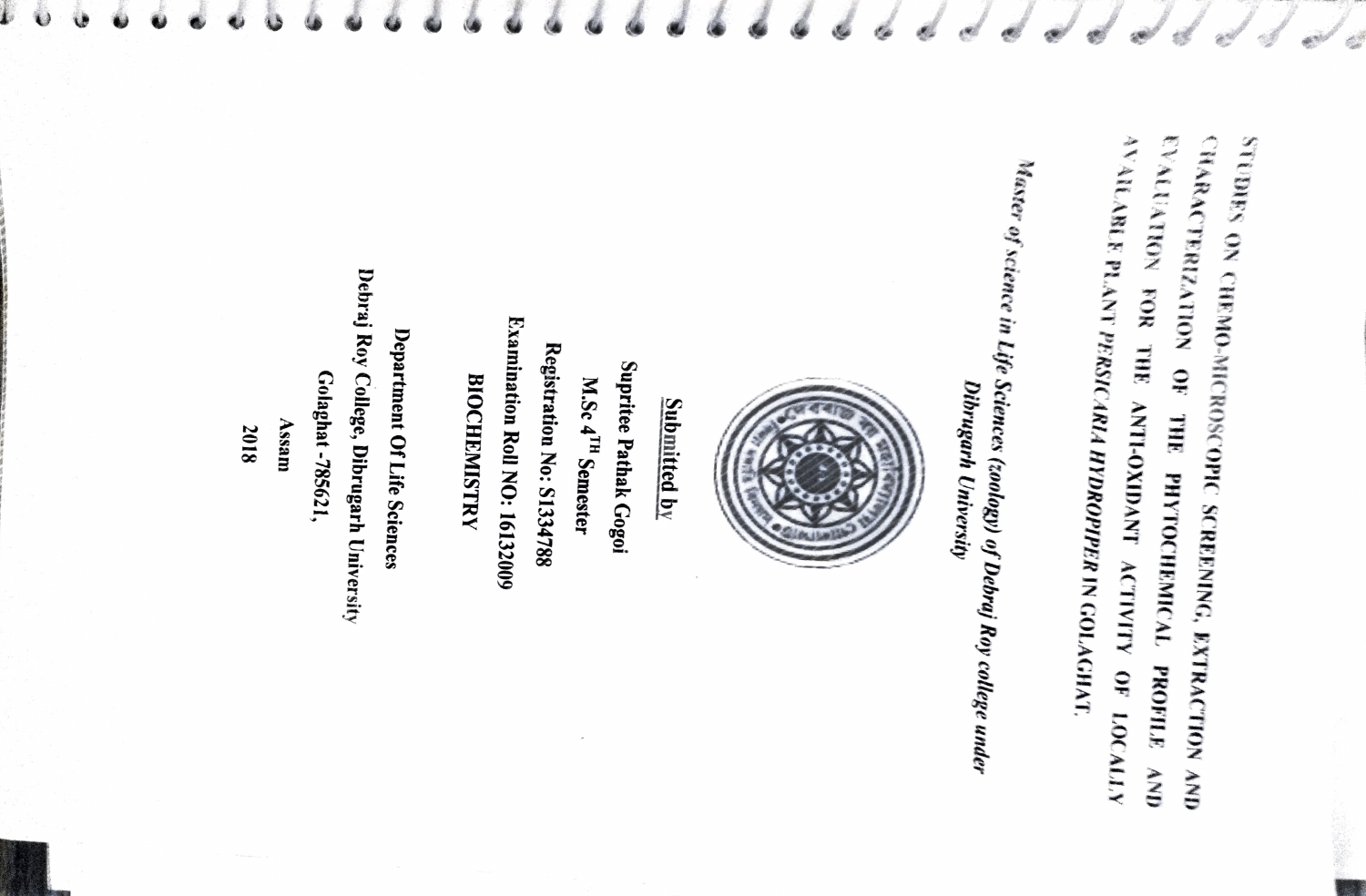OXIDANT ACTIVITY OF THE LEAVES OF Alternanthera sessilis QUALITATIVE ESTIMATION OF PHYTOCHEMICALS AND ANTI-<br>OYMIANTA SHOURS QUALITATIVE ESTIMATION OF PHYTOCHEMICALS AND ANT OXIDANT ACTIVITY OF THE LEAVES OF Alternanthera sessilis STUDIES ON CHEMOMICROSCOPIC SCREENING AND  $\widetilde{\mathsf{z}}$ **CHEMOMICROSCOPIC SCREENING** MN

 $A$  dissertation submitted in partial fulfillment for the award of the  $\sum_{n=1}^{\infty}$ <sup>4</sup> dissertation submitted in partial fulfillment for the award of the Degree of Master of Science in Life Sciences(Zoology) of<br>Degree of Master of Science in Life Sciences(Zoology) of<br>Debraj Roy College Under Dibrugarh Un Degree of Master of Science in Life Sciences(Zoology) of Debraj Roy College Under Dibrugarh University



Submitted by

Anonnya Borkotoky Anonnya Borkotoky

M.Sc 4<sup>th</sup> Semester M.Sc  $4"$  Semester

D.U. Registration No-S1333441 D.U. Registration No-S1333441

Examination Roll No-16132001 Examination Roll No-16132001

**BIOCHEMISTRY** BIOCHEMISTRY

Debraj Roy College, Dibrugarh University Debraj Roy College, Dibrugarh University Department Of Life Sciences Department Of Life Sciences Golaghat-785621, Golaghat-785621,

Assam

2018